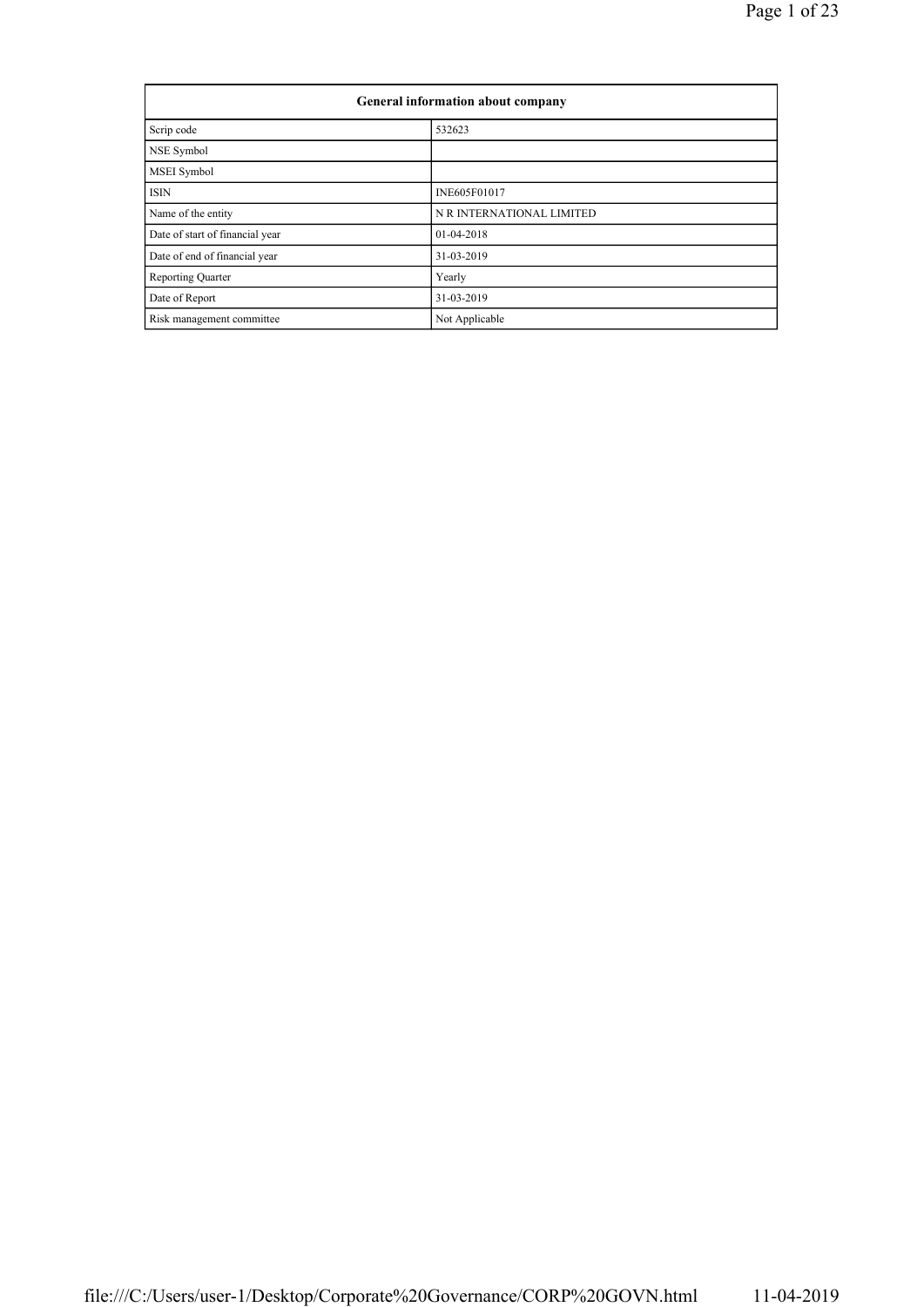|                | <b>Annexure I</b>                                              |                                                  |            |            |                                                |                                       |                                 |                                                                      |                      |                                            |                                                                                                                                                    |                                                                                                                                                                             |                                                                                                                                                                                                               |                                      |                                             |
|----------------|----------------------------------------------------------------|--------------------------------------------------|------------|------------|------------------------------------------------|---------------------------------------|---------------------------------|----------------------------------------------------------------------|----------------------|--------------------------------------------|----------------------------------------------------------------------------------------------------------------------------------------------------|-----------------------------------------------------------------------------------------------------------------------------------------------------------------------------|---------------------------------------------------------------------------------------------------------------------------------------------------------------------------------------------------------------|--------------------------------------|---------------------------------------------|
|                | Annexure I to be submitted by listed entity on quarterly basis |                                                  |            |            |                                                |                                       |                                 |                                                                      |                      |                                            |                                                                                                                                                    |                                                                                                                                                                             |                                                                                                                                                                                                               |                                      |                                             |
|                | I. Composition of Board of Directors                           |                                                  |            |            |                                                |                                       |                                 |                                                                      |                      |                                            |                                                                                                                                                    |                                                                                                                                                                             |                                                                                                                                                                                                               |                                      |                                             |
|                |                                                                |                                                  |            |            |                                                |                                       |                                 | Disclosure of notes on composition of board of directors explanatory |                      |                                            |                                                                                                                                                    |                                                                                                                                                                             |                                                                                                                                                                                                               |                                      |                                             |
|                |                                                                |                                                  |            |            |                                                |                                       |                                 | Wether the listed entity has a Regular Chairperson                   |                      |                                            |                                                                                                                                                    | Yes                                                                                                                                                                         |                                                                                                                                                                                                               |                                      |                                             |
| <b>Sr</b>      | Title<br>(Mr)<br>Ms)                                           | Name of the<br>Director                          | PAN        | <b>DIN</b> | Category 1<br>of directors                     | Category 2<br>of directors            | Category<br>$3$ of<br>directors | Date of<br>appointment<br>in the<br>current term                     | Date of<br>cessation | Tenure<br>of<br>director<br>(in<br>months) | No of<br>Directorship<br>in listed<br>entities<br>including<br>this listed<br>entity (Refer<br>Regulation<br>$25(1)$ of<br>Listing<br>Regulations) | Number of<br>memberships<br>in Audit/<br>Stakeholder<br>Committee<br>$(s)$ including<br>this listed<br>entity (Refer<br>Regulation<br>$26(1)$ of<br>Listing<br>Regulations) | No of post<br>of<br>Chairperson<br>in Audit/<br>Stakeholder<br>Committee<br>held in<br>listed<br>entities<br>including<br>this listed<br>entity (Refer<br>Regulation<br>$26(1)$ of<br>Listing<br>Regulations) | Notes for<br>not<br>providing<br>PAN | Notes for<br>not<br>providing<br><b>DIN</b> |
|                | Mr                                                             | <b>NIRMAL</b><br><b>MODI</b>                     | AETPM2635L | 00268371   | Executive<br>Director                          | Not<br>Applicable                     | <b>MD</b>                       | 10-05-2017                                                           |                      |                                            | 1                                                                                                                                                  | 1                                                                                                                                                                           | $\mathbf{0}$                                                                                                                                                                                                  |                                      |                                             |
| $\overline{c}$ | Mrs                                                            | <b>SANGEETA</b><br><b>MODI</b>                   | ADNPM2410L | 01963973   | Executive<br>Director                          | Chairperson<br>related to<br>Promoter |                                 | 10-05-2017                                                           |                      |                                            |                                                                                                                                                    | $\bf{0}$                                                                                                                                                                    | $\mathbf{0}$                                                                                                                                                                                                  |                                      |                                             |
| 3              | Mr                                                             | <b>VINOD</b><br><b>KUMAR</b><br><b>SRIVASTAV</b> | BCJPS2578D | 00271649   | Non-<br>Executive -<br>Independent<br>Director | Not<br>Applicable                     |                                 | 01-04-2014                                                           |                      | 60                                         | -1                                                                                                                                                 | $\overline{c}$                                                                                                                                                              | $\overline{2}$                                                                                                                                                                                                |                                      |                                             |
| $\overline{4}$ | Mr                                                             | <b>RAJENDRA</b><br><b>SINGH</b>                  | ASRPS4259C | 01251074   | Non-<br>Executive -<br>Independent<br>Director | Not<br>Applicable                     |                                 | 24-03-2015                                                           |                      | 48                                         | -1                                                                                                                                                 | $\overline{c}$                                                                                                                                                              | $\boldsymbol{0}$                                                                                                                                                                                              |                                      |                                             |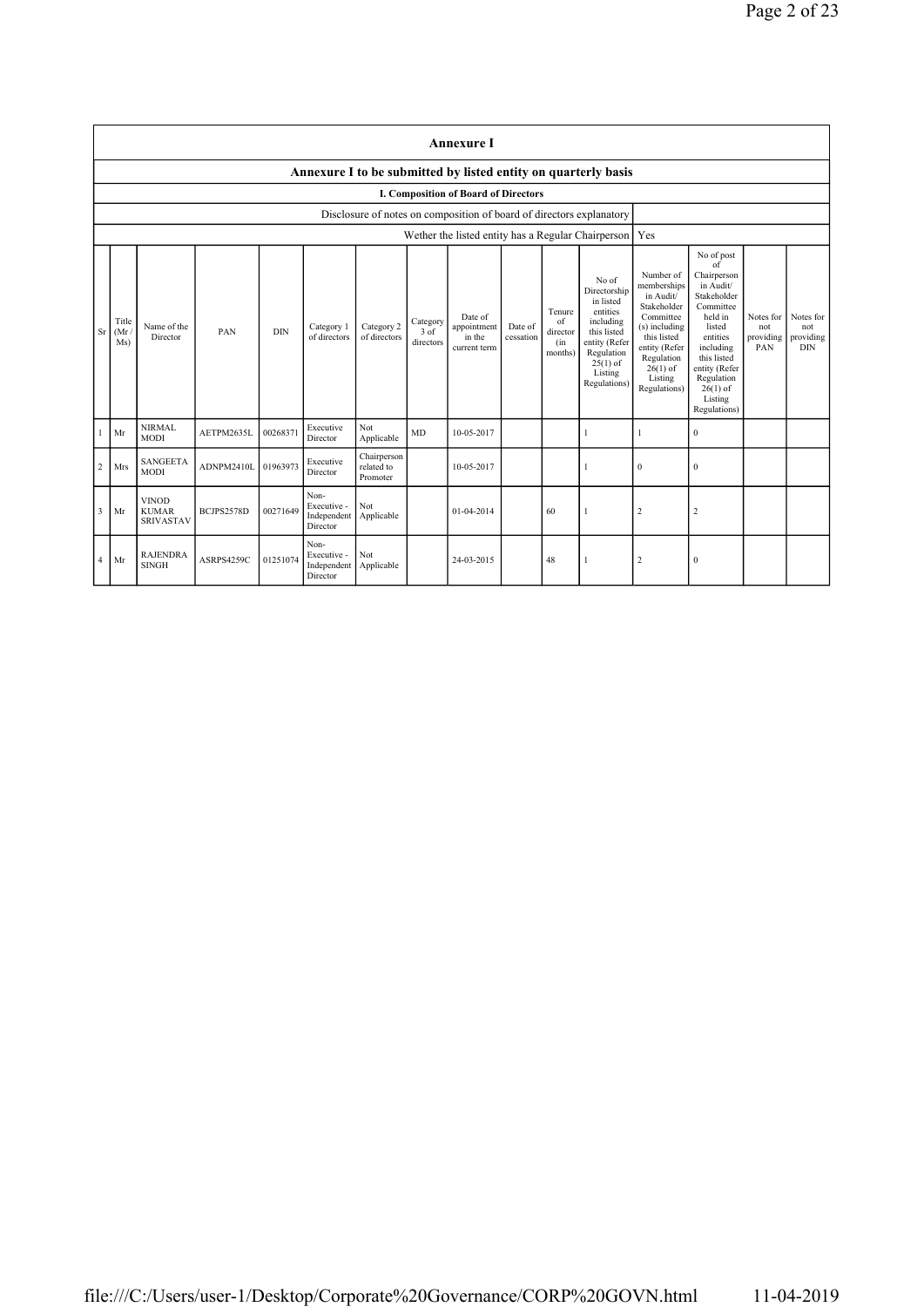|                | <b>Audit Committee Details</b> |                                        |                                                |                            |                        |                      |         |  |  |  |  |
|----------------|--------------------------------|----------------------------------------|------------------------------------------------|----------------------------|------------------------|----------------------|---------|--|--|--|--|
|                |                                |                                        |                                                |                            |                        |                      |         |  |  |  |  |
| <b>Sr</b>      | <b>DIN</b><br>Number           | Name of Committee<br>members           | Category 1 of directors                        | Category 2 of<br>directors | Date of<br>Appointment | Date of<br>Cessation | Remarks |  |  |  |  |
|                | 00271649                       | <b>VINOD KUMAR</b><br><b>SRIVASTAV</b> | Non-Executive -<br><b>Independent Director</b> | Chairperson                | 07-02-2015             |                      |         |  |  |  |  |
| $\overline{2}$ | 01251074                       | <b>RAJENDRA SINGH</b>                  | Non-Executive -<br><b>Independent Director</b> | Member                     | 24-03-2015             |                      |         |  |  |  |  |
| $\overline{3}$ | 00268371                       | NIRMAL MODI                            | <b>Executive Director</b>                      | Member                     | 14-11-2018             |                      |         |  |  |  |  |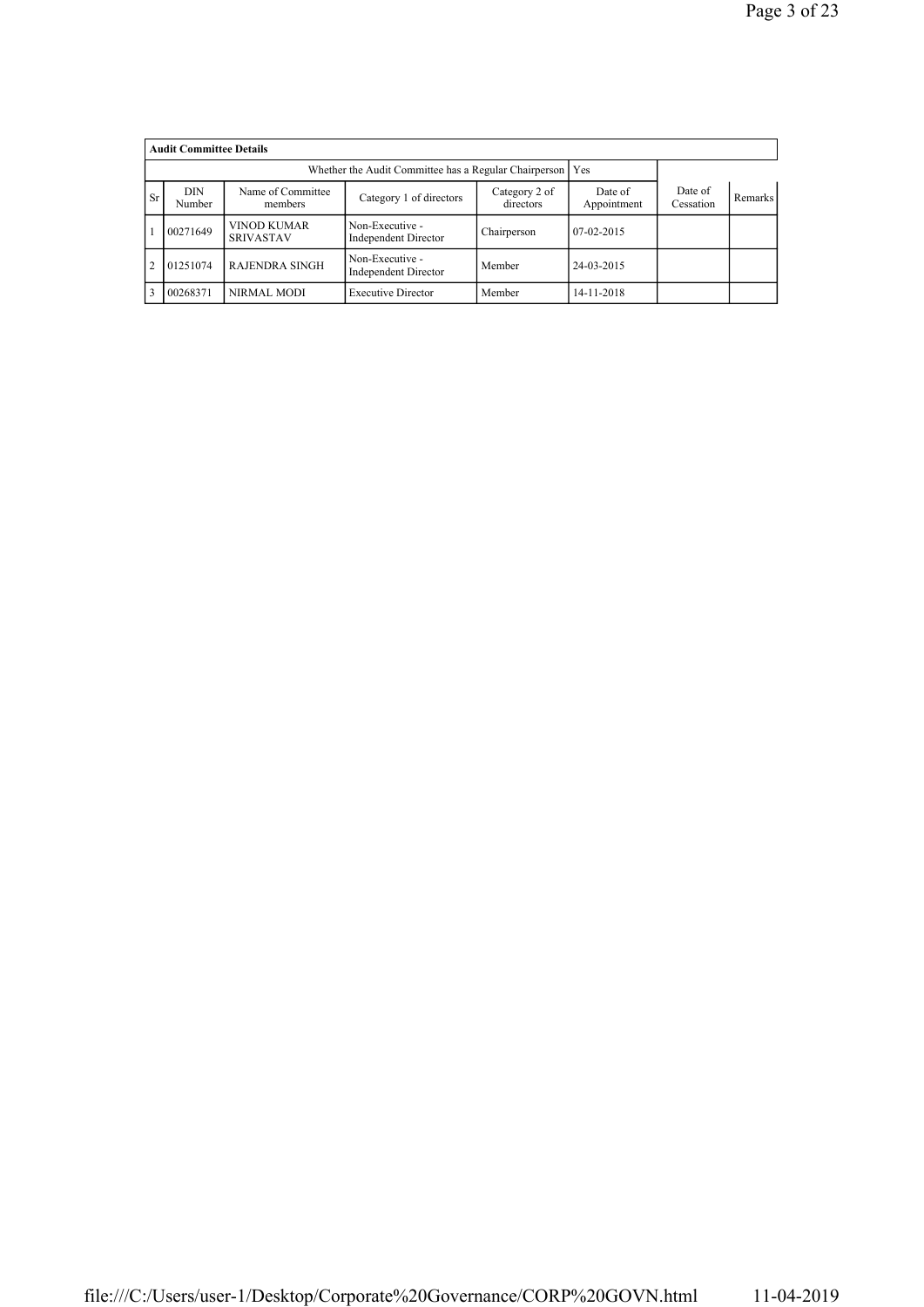|           | Nomination and remuneration committee |                                                                                   |                                                |                            |                        |                      |                |  |  |  |  |
|-----------|---------------------------------------|-----------------------------------------------------------------------------------|------------------------------------------------|----------------------------|------------------------|----------------------|----------------|--|--|--|--|
|           |                                       | Whether the Nomination and remuneration committee has a Regular Chairperson   Yes |                                                |                            |                        |                      |                |  |  |  |  |
| <b>Sr</b> | DIN<br>Number                         | Name of Committee<br>members                                                      | Category 1 of directors                        | Category 2 of<br>directors | Date of<br>Appointment | Date of<br>Cessation | <b>Remarks</b> |  |  |  |  |
|           | 00271649                              | <b>VINOD KUMAR</b><br><b>SRIVASTAV</b>                                            | Non-Executive -<br><b>Independent Director</b> | Chairperson                | 07-02-2015             |                      |                |  |  |  |  |
| 2         | 01251074                              | <b>RAJENDRA SINGH</b>                                                             | Non-Executive -<br><b>Independent Director</b> | Member                     | 24-03-2015             |                      |                |  |  |  |  |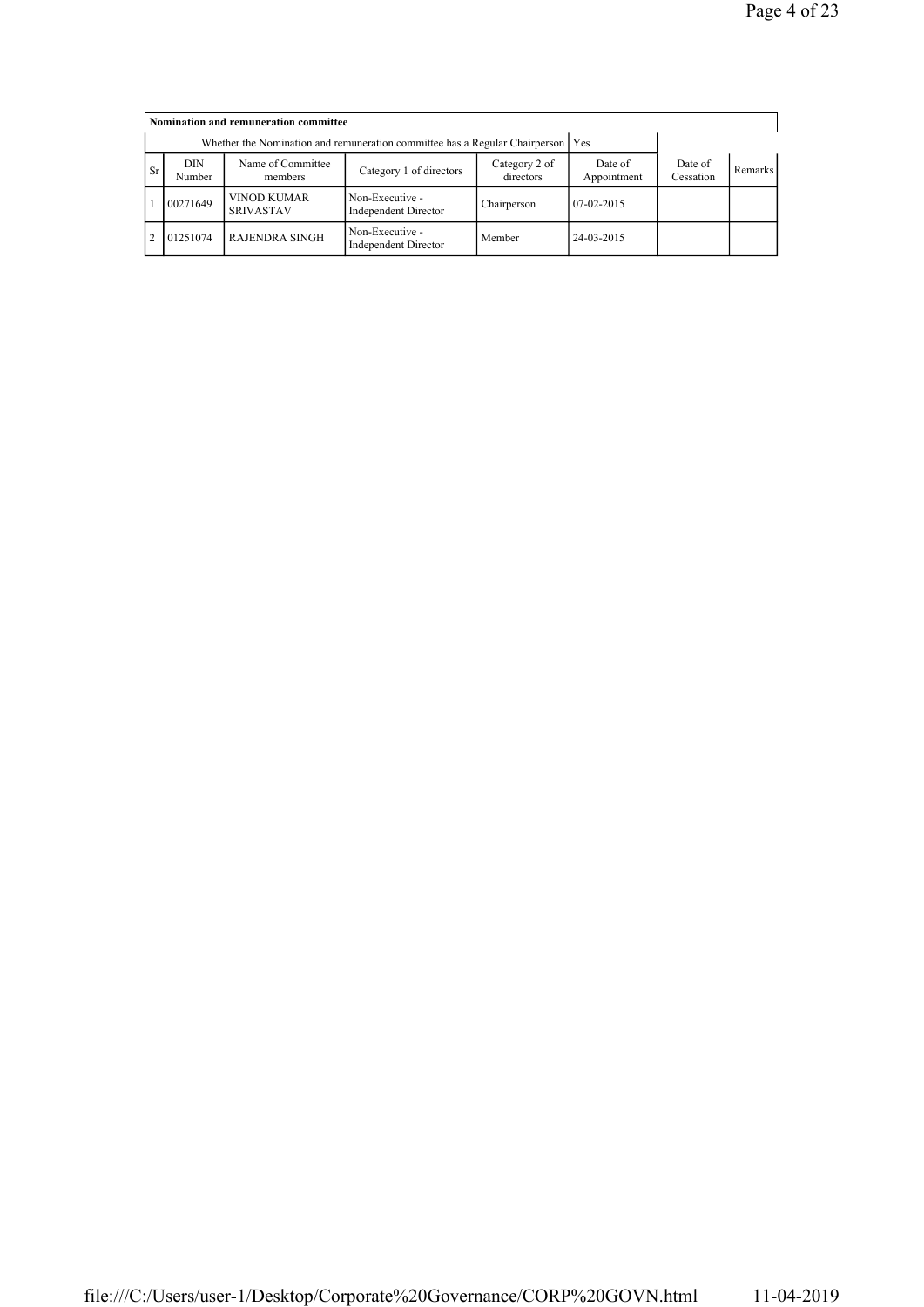|                | <b>Stakeholders Relationship Committee</b>                                    |                                        |                                                |                            |                        |                      |         |  |  |  |  |
|----------------|-------------------------------------------------------------------------------|----------------------------------------|------------------------------------------------|----------------------------|------------------------|----------------------|---------|--|--|--|--|
|                | Whether the Stakeholders Relationship Committee has a Regular Chairperson Yes |                                        |                                                |                            |                        |                      |         |  |  |  |  |
| <b>Sr</b>      | <b>DIN</b><br>Number                                                          | Name of Committee<br>members           | Category 1 of directors                        | Category 2 of<br>directors | Date of<br>Appointment | Date of<br>Cessation | Remarks |  |  |  |  |
|                | 00271649                                                                      | <b>VINOD KUMAR</b><br><b>SRIVASTAV</b> | Non-Executive -<br><b>Independent Director</b> | Chairperson                | 07-02-2015             |                      |         |  |  |  |  |
| $\overline{2}$ | 01251074                                                                      | <b>RAJENDRA SINGH</b>                  | Non-Executive -<br><b>Independent Director</b> | Member                     | 24-03-2015             |                      |         |  |  |  |  |
| $\overline{3}$ | 00268371                                                                      | NIRMAL MODI                            | <b>Executive Director</b>                      | Member                     | 07-02-2015             |                      |         |  |  |  |  |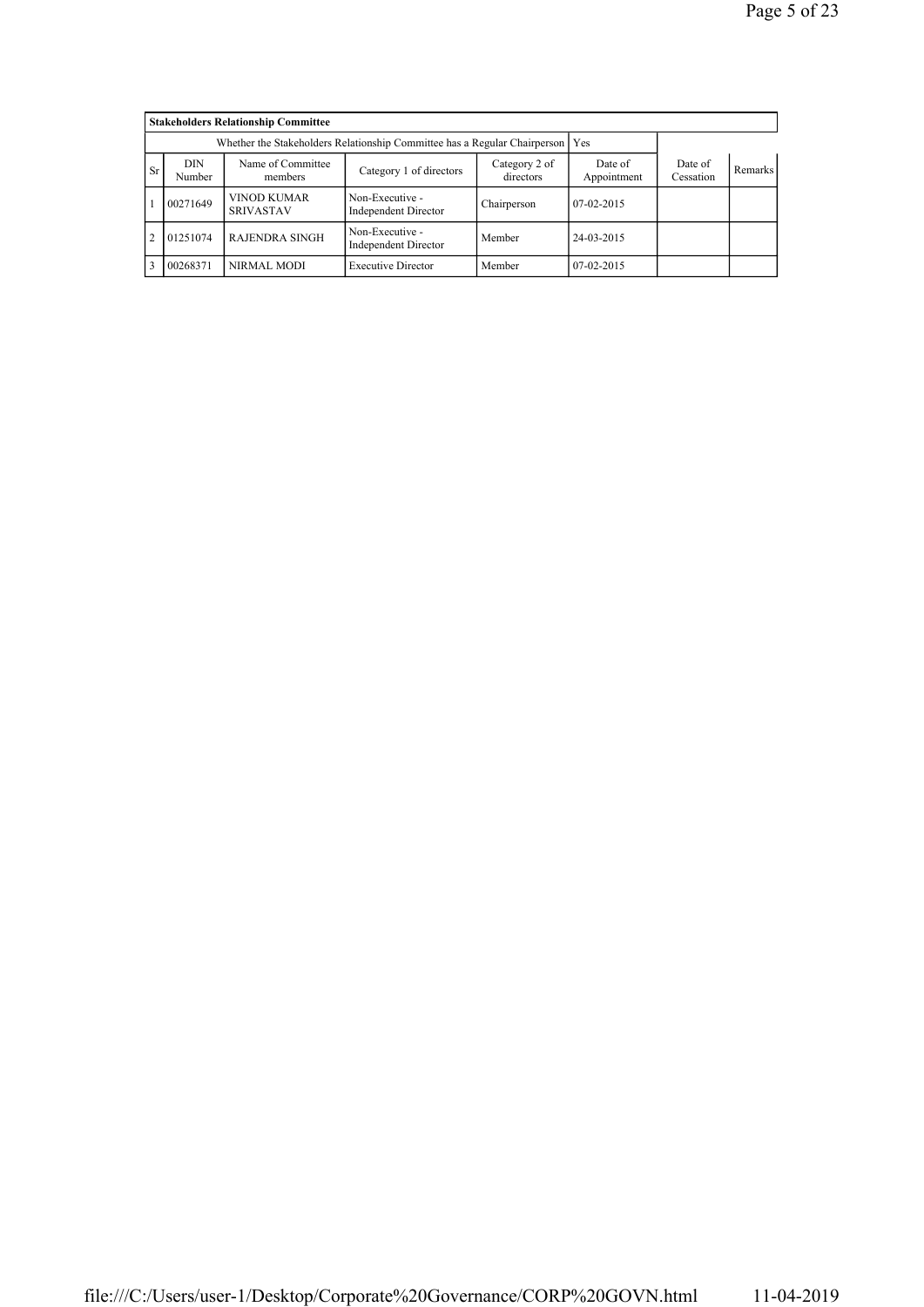|      | <b>Risk Management Committee</b> |                                                                 |                            |                            |                        |                      |         |  |  |  |  |
|------|----------------------------------|-----------------------------------------------------------------|----------------------------|----------------------------|------------------------|----------------------|---------|--|--|--|--|
|      |                                  | Whether the Risk Management Committee has a Regular Chairperson |                            |                            |                        |                      |         |  |  |  |  |
| ∣ Sr | DIN<br>Number                    | Name of Committee<br>members                                    | Category 1 of<br>directors | Category 2 of<br>directors | Date of<br>Appointment | Date of<br>Cessation | Remarks |  |  |  |  |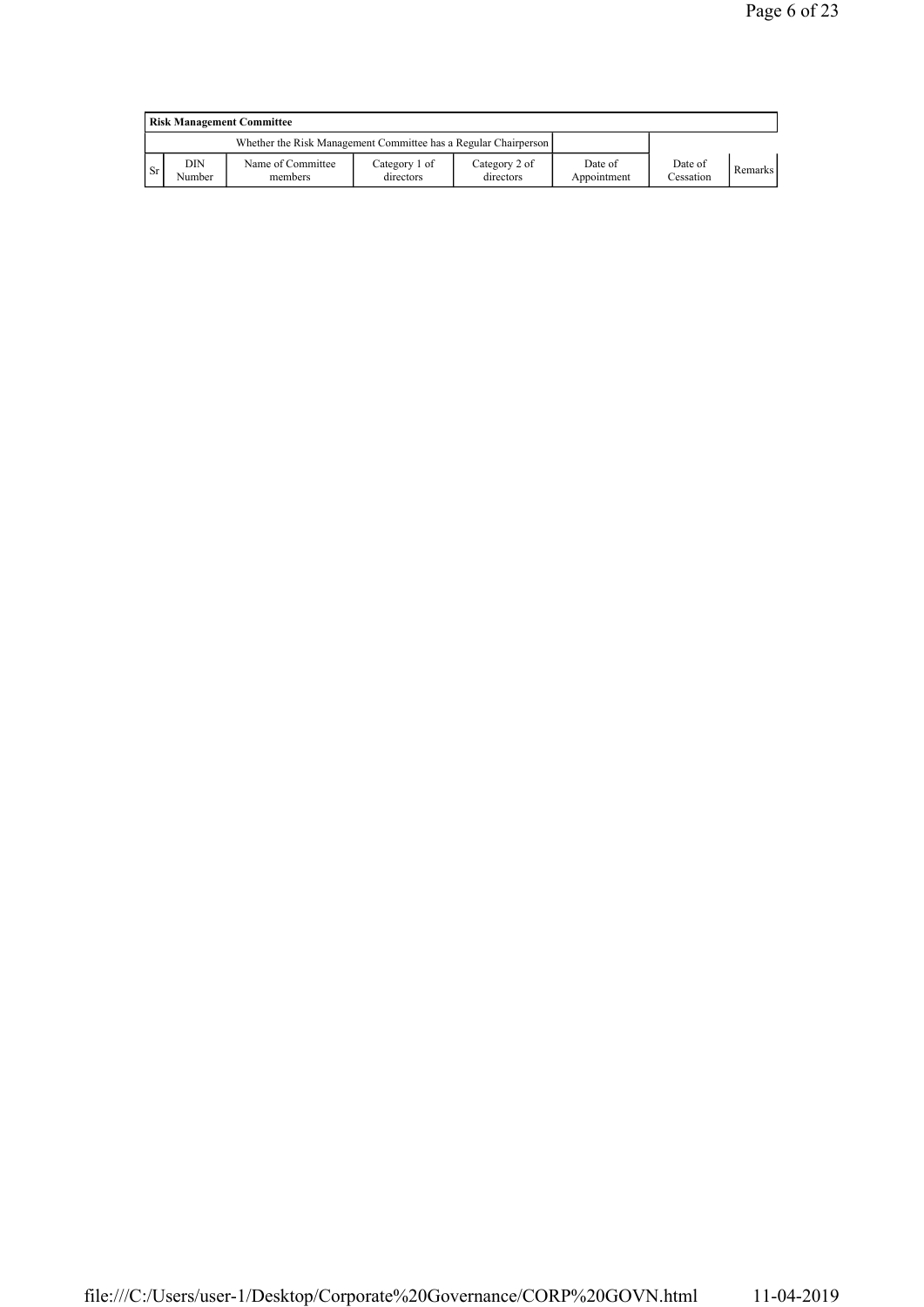|     | Corporate Social Responsibility Committee |                                                                                    |                            |                            |                        |                      |         |  |  |  |
|-----|-------------------------------------------|------------------------------------------------------------------------------------|----------------------------|----------------------------|------------------------|----------------------|---------|--|--|--|
|     |                                           | Whether the Corporate Social Responsibility Committee has a Regular Chairperson No |                            |                            |                        |                      |         |  |  |  |
| -Sr | DIN<br>Number                             | Name of Committee<br>members                                                       | Category 1 of<br>directors | Category 2 of<br>directors | Date of<br>Appointment | Date of<br>Cessation | Remarks |  |  |  |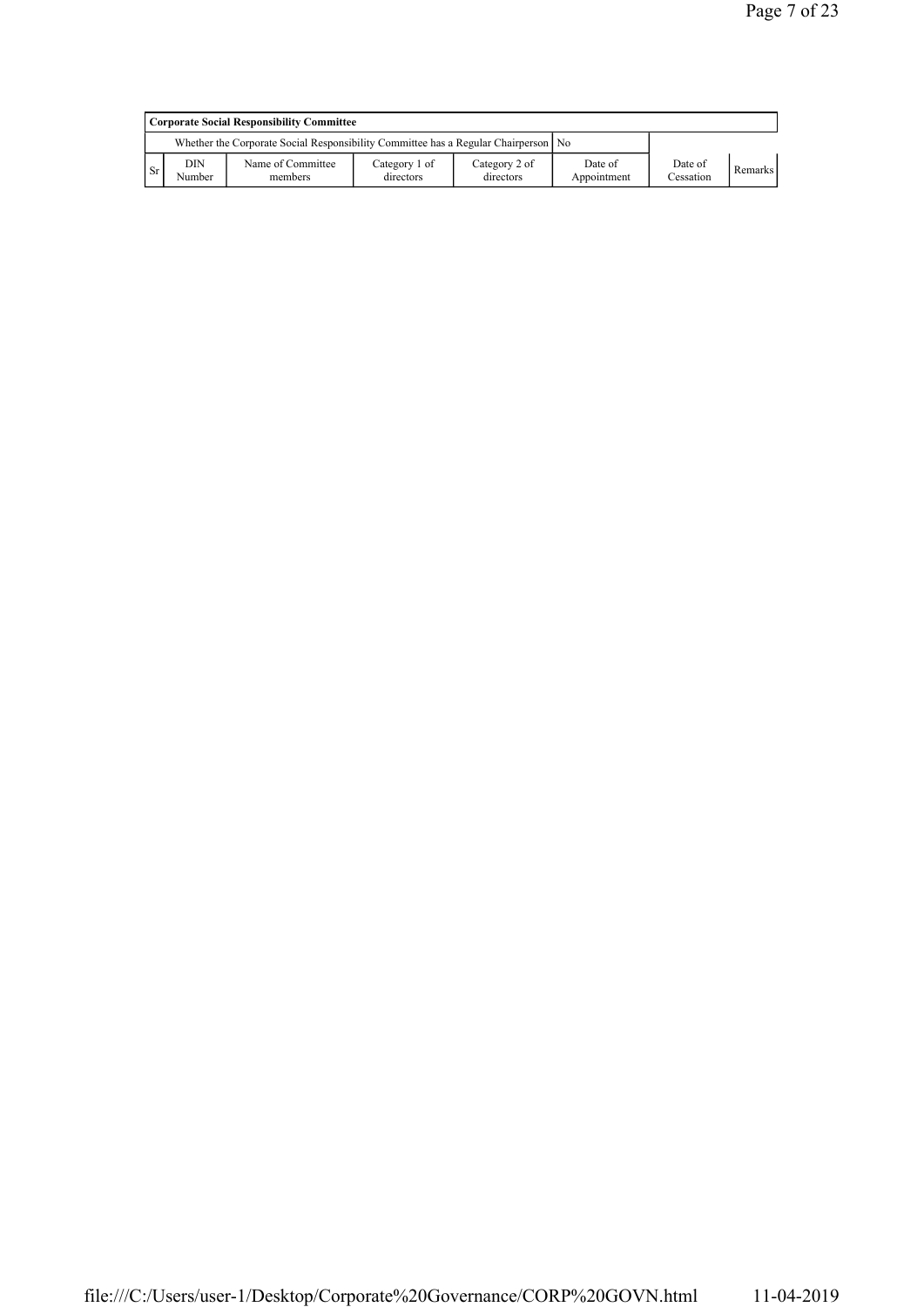| <b>Other Committee</b> |                                                                                                                         |  |  |
|------------------------|-------------------------------------------------------------------------------------------------------------------------|--|--|
|                        | Sr DIN Number Name of Committee members Name of other committee Category 1 of directors Category 2 of directors Remarks |  |  |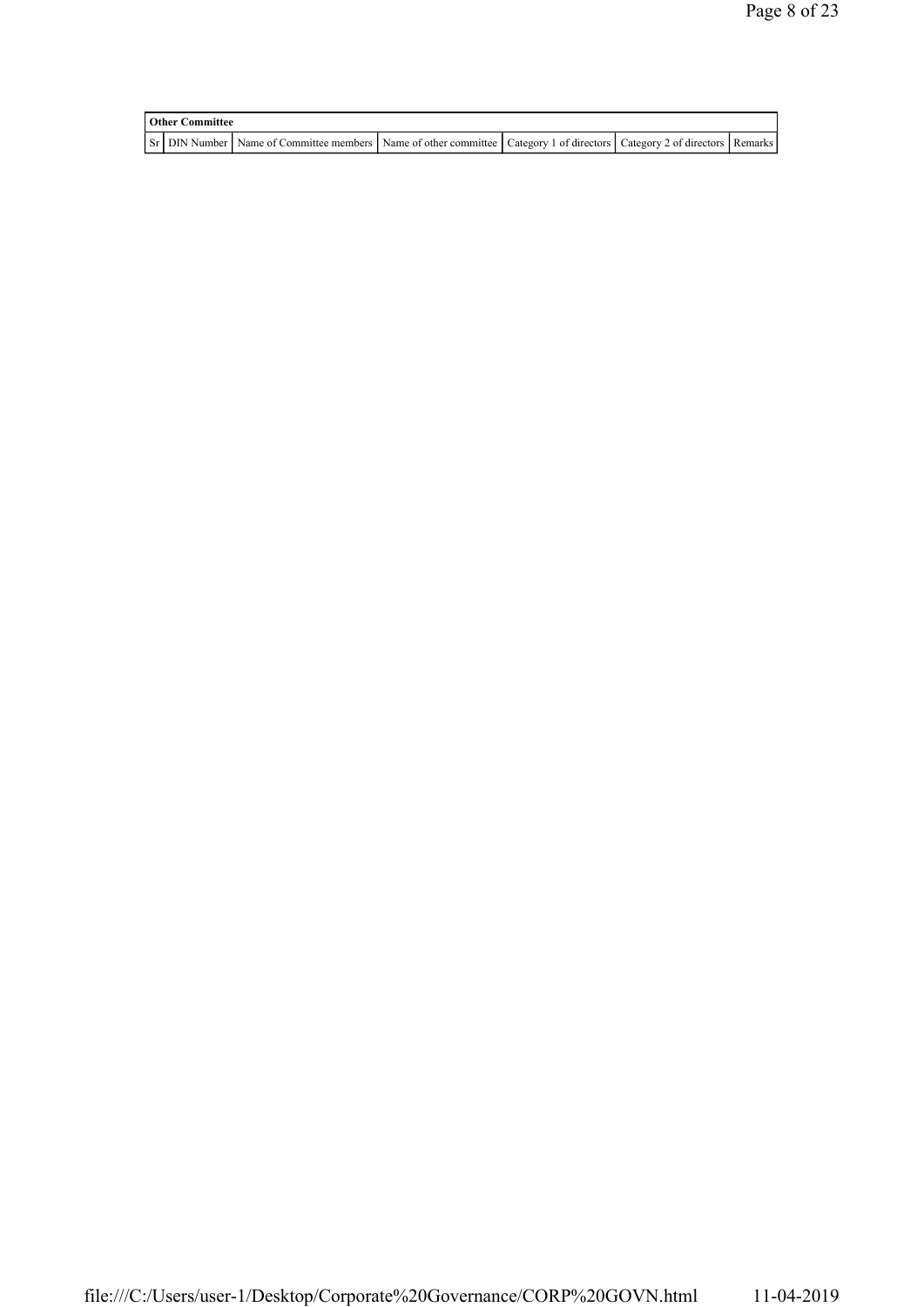|    | <b>Annexure 1</b>                                                |                                                       |                                                                                                   |  |  |  |  |  |  |
|----|------------------------------------------------------------------|-------------------------------------------------------|---------------------------------------------------------------------------------------------------|--|--|--|--|--|--|
|    | <b>Annexure 1</b>                                                |                                                       |                                                                                                   |  |  |  |  |  |  |
|    | <b>III. Meeting of Board of Directors</b>                        |                                                       |                                                                                                   |  |  |  |  |  |  |
|    | Disclosure of notes on meeting of board of directors explanatory |                                                       |                                                                                                   |  |  |  |  |  |  |
| Sr | Date(s) of meeting (if any) in the<br>previous quarter           | Date(s) of meeting (if any) in<br>the current quarter | Maximum gap between any two<br>Notes for not<br>consecutive (in number of days)<br>providing Date |  |  |  |  |  |  |
|    | 14-11-2018                                                       |                                                       |                                                                                                   |  |  |  |  |  |  |
| 2  |                                                                  | 14-02-2019                                            | 91                                                                                                |  |  |  |  |  |  |
| 3  |                                                                  | 02-03-2019                                            | 15                                                                                                |  |  |  |  |  |  |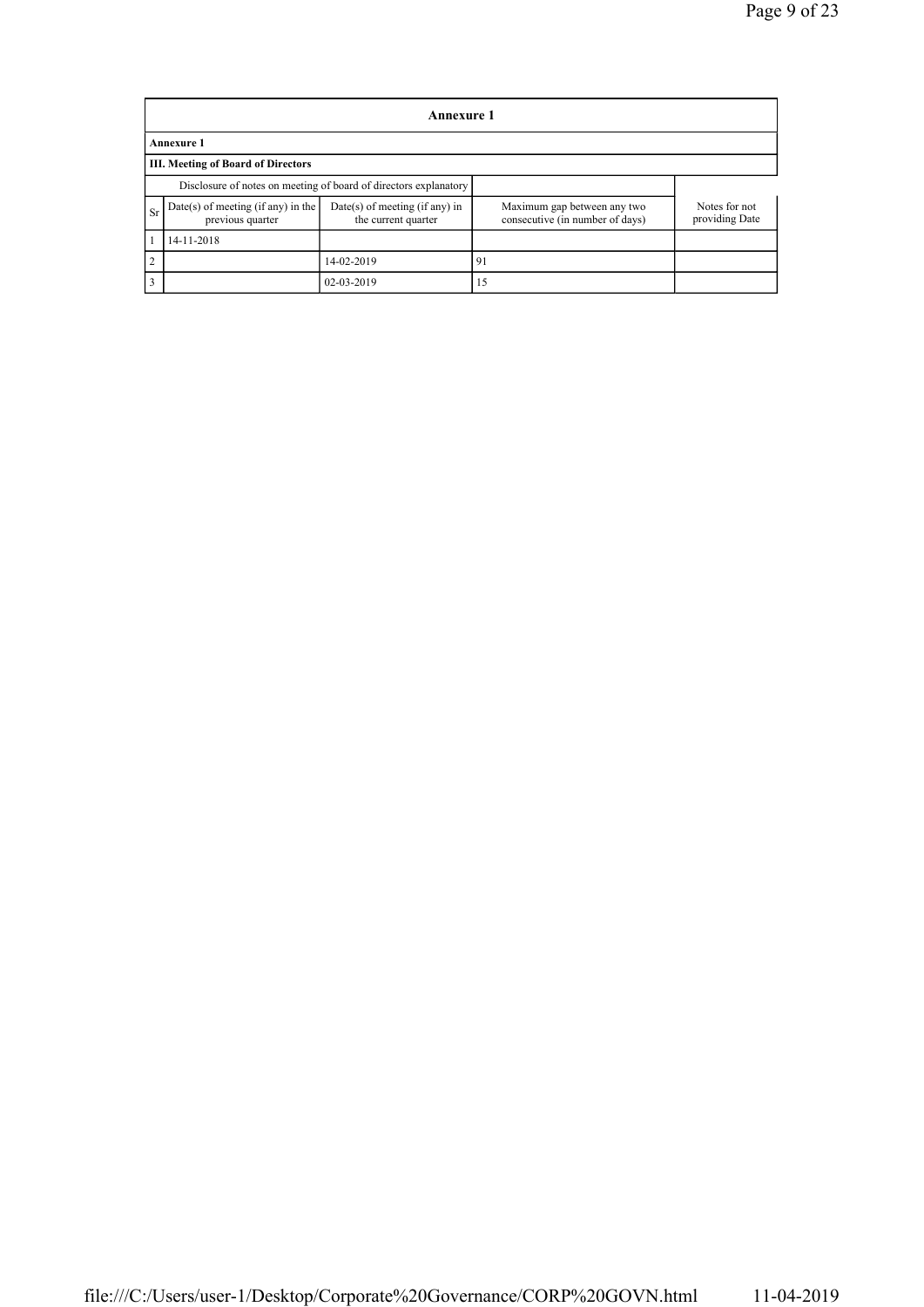|                | <b>Annexure 1</b>                                |                                                                           |                                                     |                                 |                                                                           |                                                                                  |                               |                                                                                                                 |  |  |  |  |
|----------------|--------------------------------------------------|---------------------------------------------------------------------------|-----------------------------------------------------|---------------------------------|---------------------------------------------------------------------------|----------------------------------------------------------------------------------|-------------------------------|-----------------------------------------------------------------------------------------------------------------|--|--|--|--|
|                | <b>IV. Meeting of Committees</b>                 |                                                                           |                                                     |                                 |                                                                           |                                                                                  |                               |                                                                                                                 |  |  |  |  |
|                |                                                  |                                                                           |                                                     |                                 |                                                                           |                                                                                  |                               |                                                                                                                 |  |  |  |  |
| Sr             | Name of<br>Committee                             | $Date(s)$ of<br>meeting of the<br>committee in<br>the relevant<br>quarter | Whether<br>requirement of<br>Quorum met<br>(Yes/No) | Requirement<br>of Quorum<br>met | $Date(s)$ of<br>meeting of the<br>committee in<br>the previous<br>quarter | Maximum gap<br>between any two<br>consecutive<br>meetings (in<br>number of days) | Name of<br>other<br>committee | Reson for not<br>providing date                                                                                 |  |  |  |  |
| $\mathbf{1}$   | Audit<br>Committee                               | 14-02-2019                                                                | Yes                                                 | 2                               | 14-11-2018                                                                | 91                                                                               |                               |                                                                                                                 |  |  |  |  |
| $\overline{2}$ | <b>Stakeholders</b><br>Relationship<br>Committee | 15-02-2019                                                                | Yes                                                 | 2                               | 14-11-2018                                                                | 92                                                                               |                               |                                                                                                                 |  |  |  |  |
| 3              | <b>Stakeholders</b><br>Relationship<br>Committee | 30-03-2019                                                                | Yes                                                 | 2                               |                                                                           | 42                                                                               |                               | <b>IN PREVIOUS</b><br><b>OUARTER</b><br><b>ONLY ONE</b><br><b>MEETING WAS</b><br><b>HELD ON 14-11-</b><br>2018. |  |  |  |  |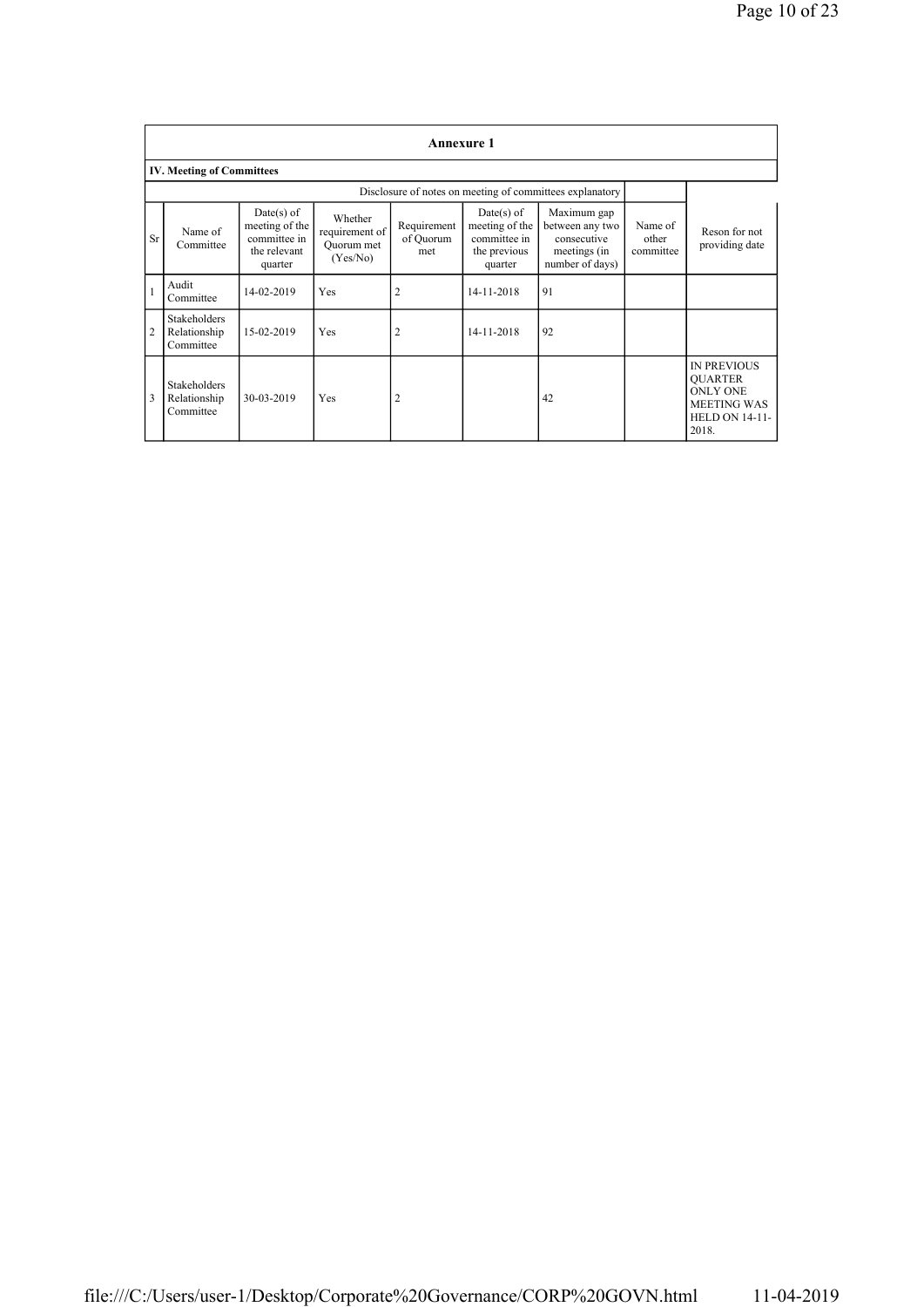|                | <b>Annexure 1</b>                                                                                         |                                  |                                                                    |  |  |  |  |
|----------------|-----------------------------------------------------------------------------------------------------------|----------------------------------|--------------------------------------------------------------------|--|--|--|--|
|                | V. Related Party Transactions                                                                             |                                  |                                                                    |  |  |  |  |
|                | Sr Subject                                                                                                | Compliance status<br>(Yes/No/NA) | If status is "No" details of non-<br>compliance may be given here. |  |  |  |  |
|                | Whether prior approval of audit committee obtained                                                        | Yes                              |                                                                    |  |  |  |  |
| $\overline{2}$ | Whether shareholder approval obtained for material RPT                                                    | NA                               |                                                                    |  |  |  |  |
| $\overline{3}$ | Whether details of RPT entered into pursuant to omnibus approval<br>have been reviewed by Audit Committee | Yes                              |                                                                    |  |  |  |  |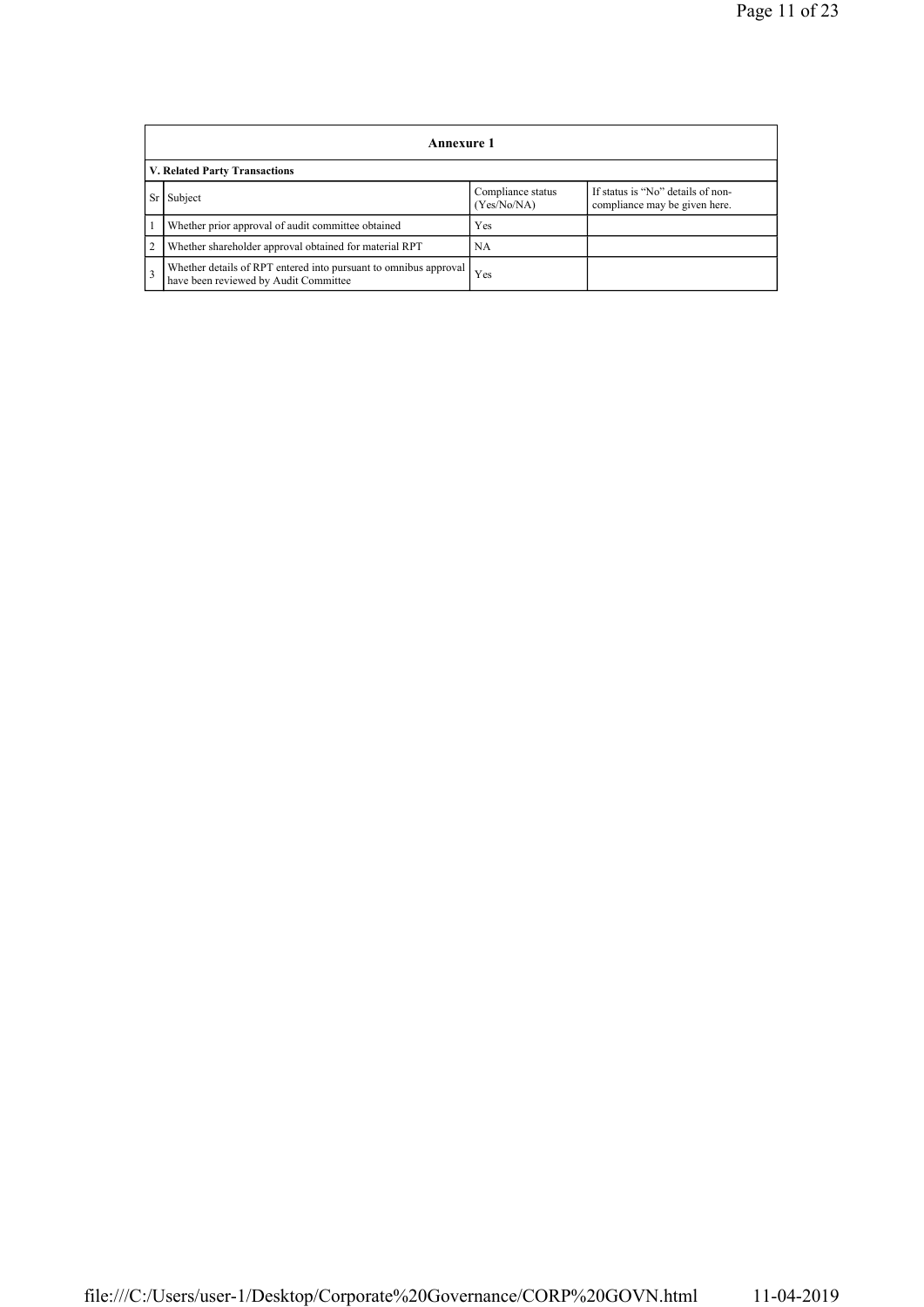|                | <b>Annexure 1</b>                                                                                                                                                                                               |                               |  |  |  |  |  |  |
|----------------|-----------------------------------------------------------------------------------------------------------------------------------------------------------------------------------------------------------------|-------------------------------|--|--|--|--|--|--|
|                | <b>VI. Affirmations</b>                                                                                                                                                                                         |                               |  |  |  |  |  |  |
|                | Sr Subject                                                                                                                                                                                                      | Compliance status<br>(Yes/No) |  |  |  |  |  |  |
| $\mathbf{1}$   | The composition of Board of Directors is in terms of SEBI (Listing obligations and disclosure requirements)<br>Regulations, 2015                                                                                | Yes                           |  |  |  |  |  |  |
| $\overline{c}$ | The composition of the following committees is in terms of SEBI(Listing obligations and disclosure<br>requirements) Regulations, 2015 a. Audit Committee                                                        | Yes                           |  |  |  |  |  |  |
| $\mathbf{3}$   | The composition of the following committees is in terms of SEBI(Listing obligations and disclosure<br>requirements) Regulations, 2015. b. Nomination & remuneration committee                                   | N <sub>0</sub>                |  |  |  |  |  |  |
| $\overline{4}$ | The composition of the following committees is in terms of SEBI(Listing obligations and disclosure<br>requirements) Regulations, 2015. c. Stakeholders relationship committee                                   | Yes                           |  |  |  |  |  |  |
| 5              | The composition of the following committees is in terms of SEBI(Listing obligations and disclosure<br>requirements) Regulations, 2015. d. Risk management committee (applicable to the top 100 listed entities) | <b>NA</b>                     |  |  |  |  |  |  |
| 6              | The committee members have been made aware of their powers, role and responsibilities as specified in SEBI<br>(Listing obligations and disclosure requirements) Regulations, 2015.                              | Yes                           |  |  |  |  |  |  |
| $\overline{7}$ | The meetings of the board of directors and the above committees have been conducted in the manner as specified<br>in SEBI (Listing obligations and disclosure requirements) Regulations, 2015.                  | Yes                           |  |  |  |  |  |  |
| 8              | This report and/or the report submitted in the previous quarter has been placed before Board of Directors.                                                                                                      | Yes                           |  |  |  |  |  |  |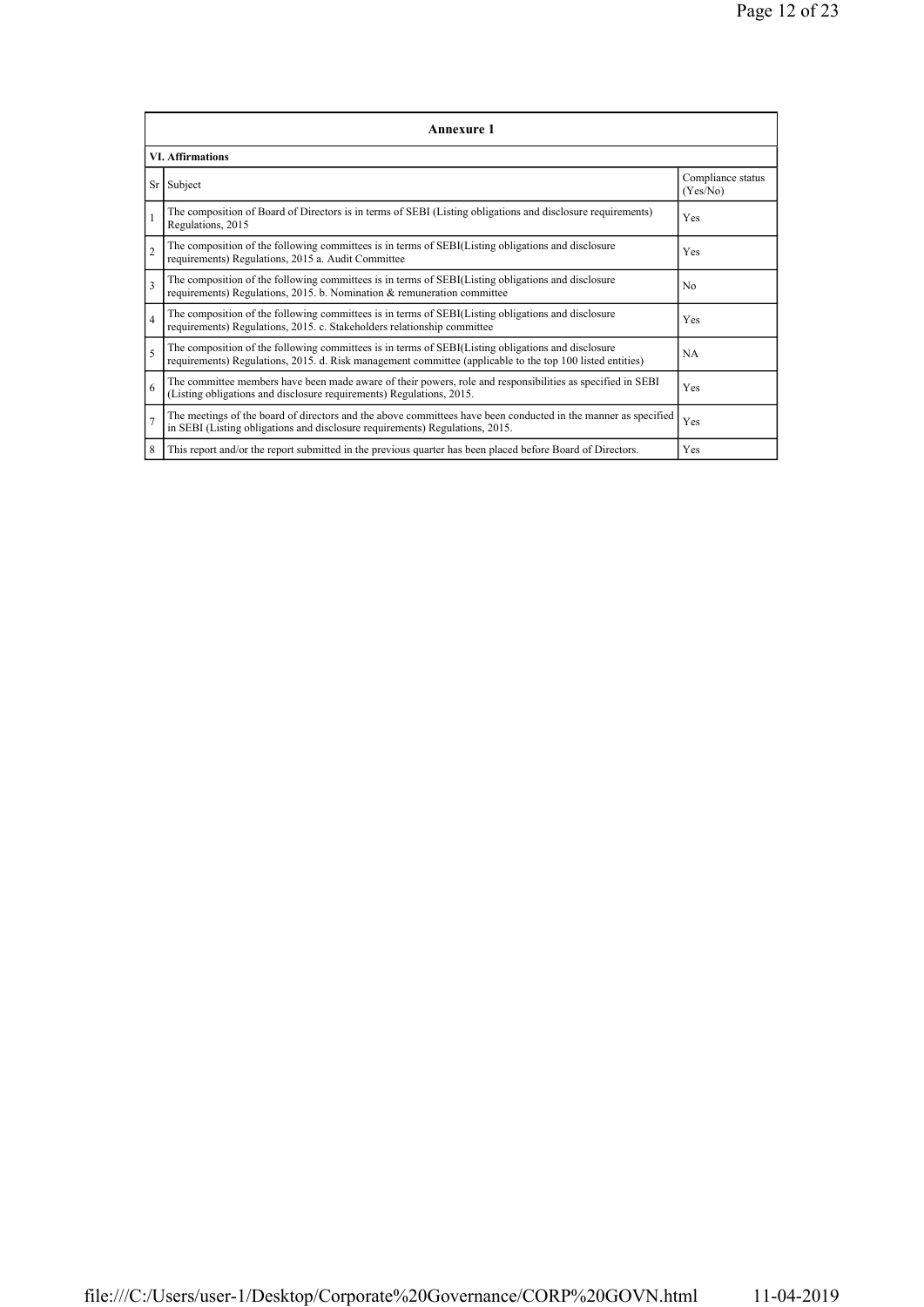| <b>Annexure 1</b> |                              |                                          |  |
|-------------------|------------------------------|------------------------------------------|--|
| ∣ Sr              | Subject<br>Compliance status |                                          |  |
|                   | Name of signatory            | <b>POOJA SINGH</b>                       |  |
|                   | Designation                  | Company Secretary and Compliance Officer |  |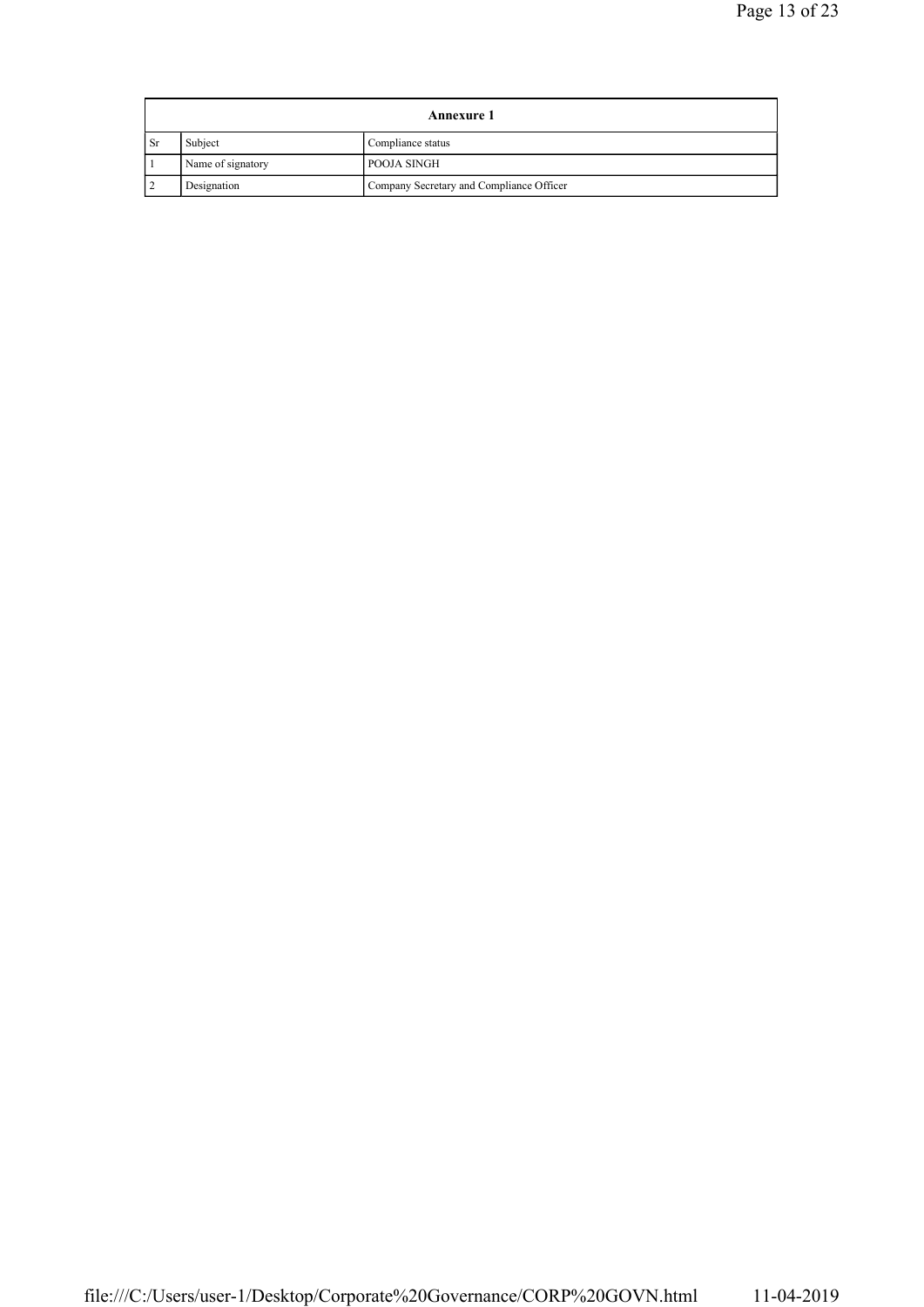|                | <b>Annexure II</b>                                                            |                                  |                                                                      |                                                                                                                 |  |
|----------------|-------------------------------------------------------------------------------|----------------------------------|----------------------------------------------------------------------|-----------------------------------------------------------------------------------------------------------------|--|
|                |                                                                               |                                  |                                                                      | Annexure II to be submitted by listed entity at the end of the financial year (for the whole of financial year) |  |
|                | I. Disclosure on website in terms of Listing Regulations                      |                                  |                                                                      |                                                                                                                 |  |
|                | Sr Item                                                                       | Compliance status<br>(Yes/No/NA) | If status is "No" details of<br>non-compliance may be<br>given here. | Web address                                                                                                     |  |
| 1              | Details of business                                                           | Yes                              |                                                                      | http://www.nrinternationalltd.in/                                                                               |  |
| $\overline{2}$ | Terms and conditions of<br>appointment of independent<br>directors            | Yes                              |                                                                      | http://www.nrinternationalltd.in/policy.html                                                                    |  |
| 3              | Composition of various<br>committees of board of directors                    | Yes                              |                                                                      | http://www.nrinternationalltd.in/dir.html                                                                       |  |
| 4              | Code of conduct of board of<br>directors and senior management<br>personnel   | Yes                              |                                                                      | http://www.nrinternationalltd.in/code.html                                                                      |  |
| 5              | Details of establishment of vigil<br>mechanism/ Whistle Blower policy         | Yes                              |                                                                      | http://www.nrinternationalltd.in/policy.html                                                                    |  |
| 6              | Criteria of making payments to<br>non-executive directors                     | Yes                              |                                                                      | http://www.nrinternationalltd.in/policy.html                                                                    |  |
| $\overline{7}$ | Policy on dealing with related<br>party transactions                          | Yes                              |                                                                      | http://www.nrinternationalltd.in/policy.html                                                                    |  |
| 8              | Policy for determining 'material'<br>subsidiaries                             | NA.                              |                                                                      |                                                                                                                 |  |
| 9              | Details of familiarization<br>programmes imparted to<br>independent directors | Yes                              |                                                                      | http://www.nrinternationalltd.in/policy.html                                                                    |  |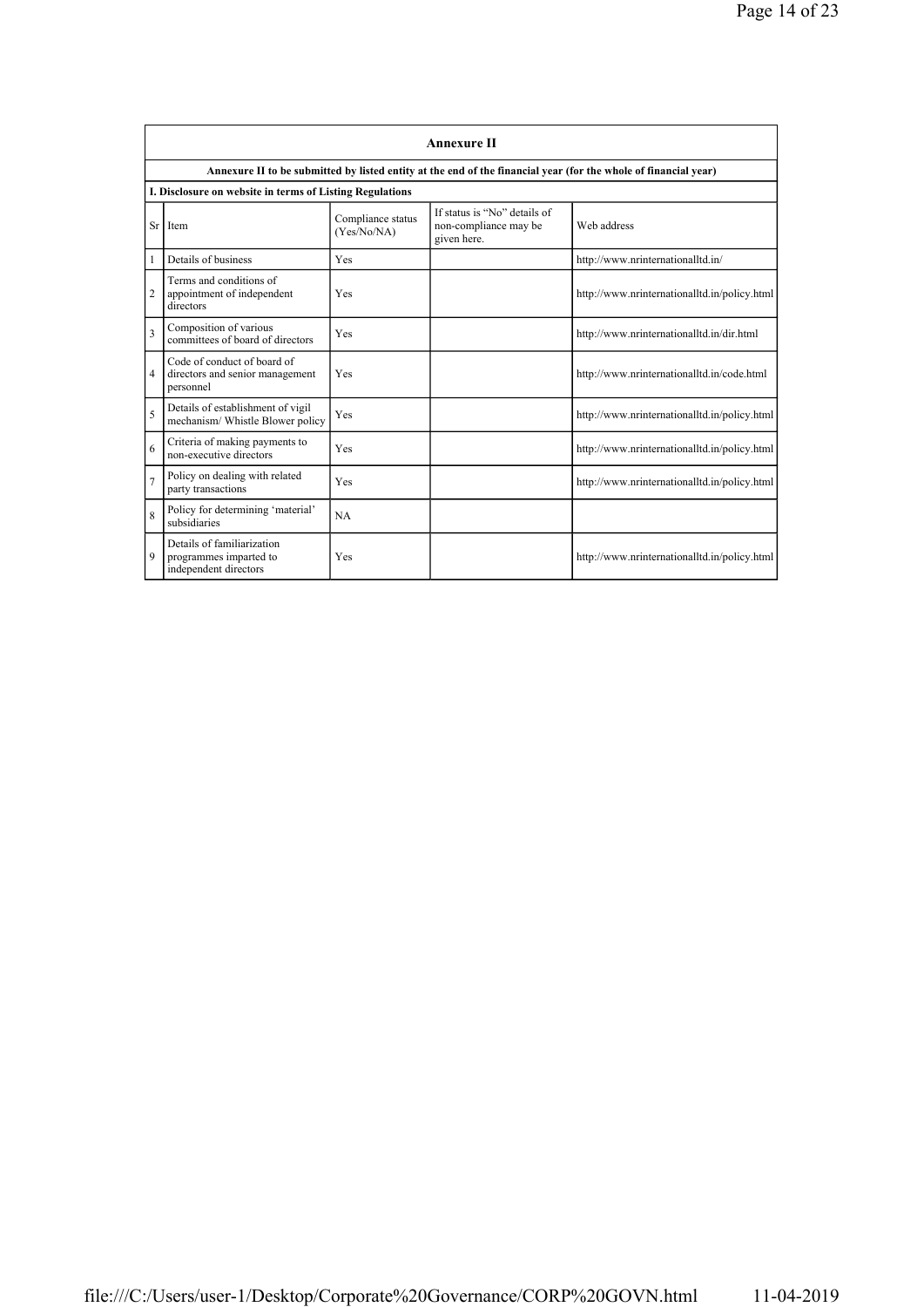|    | <b>Annexure II</b>                                                                                                                               |                                     |                                                                      |                                               |  |
|----|--------------------------------------------------------------------------------------------------------------------------------------------------|-------------------------------------|----------------------------------------------------------------------|-----------------------------------------------|--|
|    | Annexure II to be submitted by listed entity at the end of the financial year (for the whole of financial year)                                  |                                     |                                                                      |                                               |  |
|    | I. Disclosure on website in terms of Listing Regulations                                                                                         |                                     |                                                                      |                                               |  |
| Sr | Item                                                                                                                                             | Compliance<br>status<br>(Yes/No/NA) | If status is "No" details<br>of non-compliance may<br>be given here. | Web address                                   |  |
| 10 | Contact information of the designated<br>officials of the listed entity who are<br>responsible for assisting and handling<br>investor grievances | Yes                                 |                                                                      | http://www.nrinternationalltd.in/contact.html |  |
| 11 | email address for grievance redressal and<br>other relevant details                                                                              | Yes                                 |                                                                      | http://www.nrinternationalltd.in/contact.html |  |
| 12 | Financial results                                                                                                                                | Yes                                 |                                                                      | http://www.nrinternationalltd.in/qua.html     |  |
| 13 | Shareholding pattern                                                                                                                             | Yes                                 |                                                                      | http://www.nrinternationalltd.in/sha.html     |  |
| 14 | Details of agreements entered into with<br>the media companies and/or their<br>associates                                                        | <b>NA</b>                           |                                                                      |                                               |  |
| 15 | New name and the old name of the listed<br>entity                                                                                                | <b>NA</b>                           |                                                                      |                                               |  |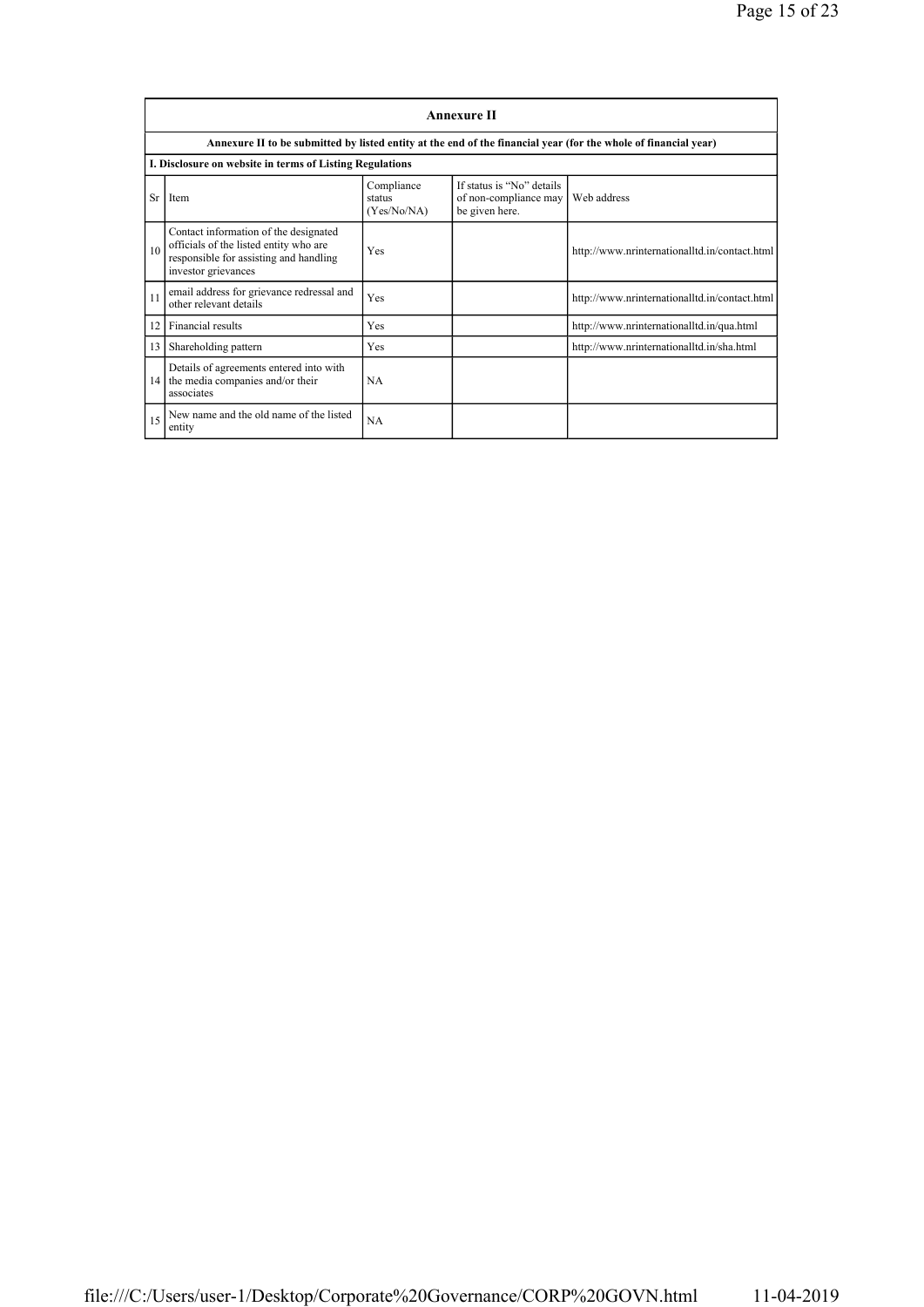|                | <b>Annexure II</b>                                                                                                   |                      |                                  |                                                                    |  |  |
|----------------|----------------------------------------------------------------------------------------------------------------------|----------------------|----------------------------------|--------------------------------------------------------------------|--|--|
|                | <b>II. Annual Affirmations</b>                                                                                       |                      |                                  |                                                                    |  |  |
| Sr             | Particulars                                                                                                          | Regulation<br>Number | Compliance status<br>(Yes/No/NA) | If status is "No" details of non-<br>compliance may be given here. |  |  |
| $\mathbf{1}$   | Independent director(s) have been appointed in terms of<br>specified criteria of 'independence' and/or 'eligibility' | 16(1)(b) & 25<br>(6) | Yes                              |                                                                    |  |  |
| 2              | Board composition                                                                                                    | 17(1)                | Yes                              |                                                                    |  |  |
| 3              | Meeting of Board of directors                                                                                        | 17(2)                | Yes                              |                                                                    |  |  |
| $\overline{4}$ | Review of Compliance Reports                                                                                         | 17(3)                | Yes                              |                                                                    |  |  |
| 5              | Plans for orderly succession for appointments                                                                        | 17(4)                | Yes                              |                                                                    |  |  |
| 6              | Code of Conduct                                                                                                      | 17(5)                | Yes                              |                                                                    |  |  |
| $\overline{7}$ | Fees/compensation                                                                                                    | 17(6)                | Yes                              |                                                                    |  |  |
| 8              | Minimum Information                                                                                                  | 17(7)                | Yes                              |                                                                    |  |  |
| 9              | Compliance Certificate                                                                                               | 17(8)                | Yes                              |                                                                    |  |  |
|                | 10 Risk Assessment & Management                                                                                      | 17(9)                | Yes                              |                                                                    |  |  |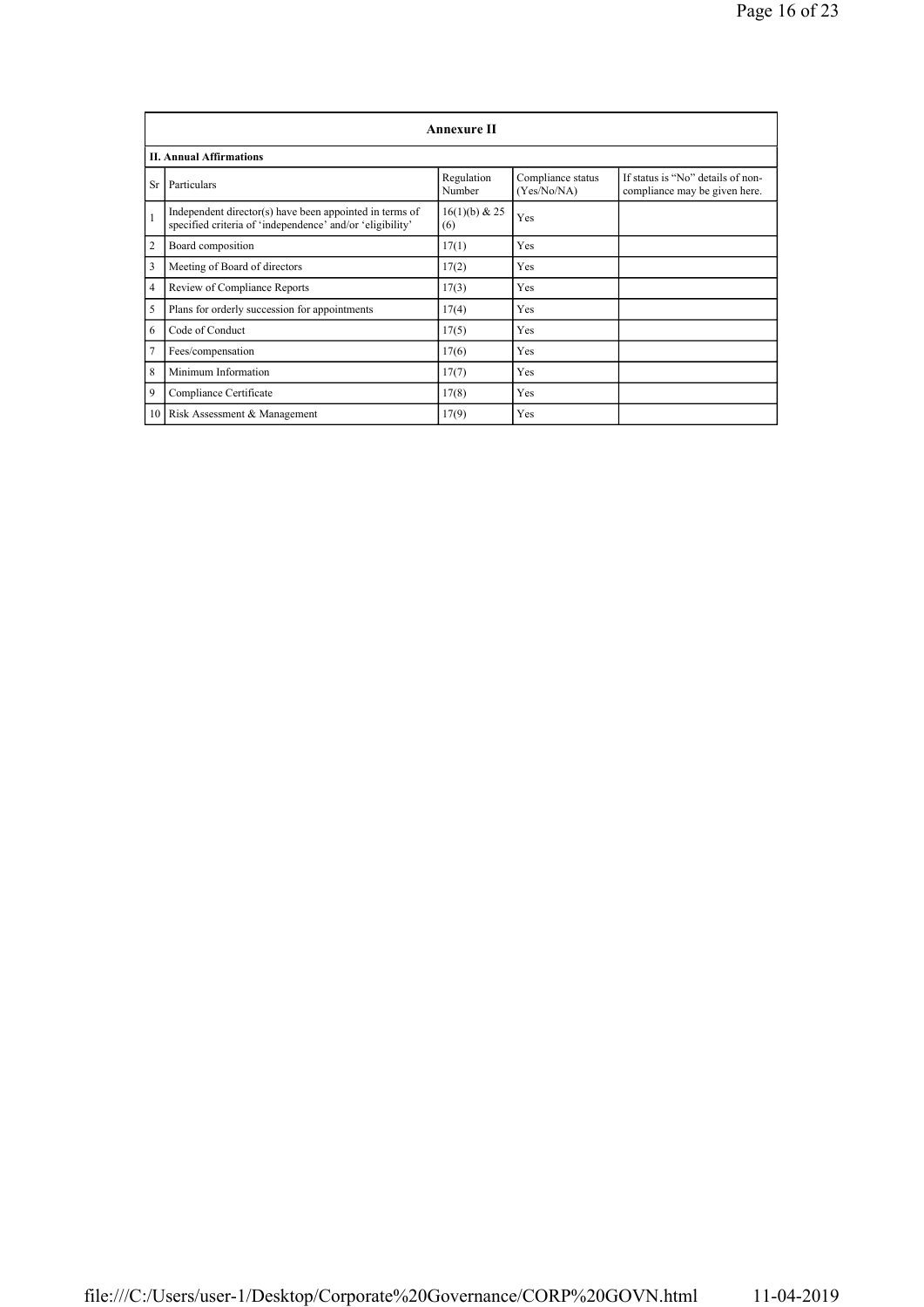|    | <b>Annexure II</b>                                                                             |                                      |                                     |                                                                                                                                                                                                                                                 |  |
|----|------------------------------------------------------------------------------------------------|--------------------------------------|-------------------------------------|-------------------------------------------------------------------------------------------------------------------------------------------------------------------------------------------------------------------------------------------------|--|
|    | <b>II. Annual Affirmations</b>                                                                 |                                      |                                     |                                                                                                                                                                                                                                                 |  |
| Sr | Particulars                                                                                    | Regulation<br>Number                 | Compliance<br>status<br>(Yes/No/NA) | If status is "No" details of non-compliance may be given here.                                                                                                                                                                                  |  |
| 11 | Performance Evaluation<br>of Independent Directors                                             | 17(10)                               | Yes                                 |                                                                                                                                                                                                                                                 |  |
| 12 | Composition of Audit<br>Committee                                                              | 18(1)                                | Yes                                 |                                                                                                                                                                                                                                                 |  |
| 13 | Meeting of Audit<br>Committee                                                                  | 18(2)                                | <b>Yes</b>                          |                                                                                                                                                                                                                                                 |  |
| 14 | Composition of<br>nomination &<br>remuneration committee                                       | 19(1) & (2)                          | No                                  | THE COMMITTEE COMPRISE OF ONLY 2 INDEPENDENT NON<br>EXECUTIVE DIRECTOR. THE COMPANY IS IN PROCESS OF<br>APPOINTING NON EXECUTIVE INDEPENDENT DIRECTOR TO<br>FULLFILL THE REQUIREMENT OF COMPOSITION OF<br>NOMINATION AND REMUNERATION COMMITTEE |  |
| 15 | Composition of<br>Stakeholder<br>Relationship Committee                                        | 20(1) & (2)                          | Yes                                 |                                                                                                                                                                                                                                                 |  |
|    | Composition and role of<br>16 risk management<br>committee                                     | 21(1), (2),<br>(3), (4)              | NA.                                 |                                                                                                                                                                                                                                                 |  |
| 17 | Vigil Mechanism                                                                                | 22                                   | Yes                                 |                                                                                                                                                                                                                                                 |  |
| 18 | Policy for related party<br>Transaction                                                        | 23(1), (5),<br>$(6)$ , $(7)$ & $(8)$ | Yes                                 |                                                                                                                                                                                                                                                 |  |
|    | Prior or Omnibus<br>approval of Audit<br>19 Committee for all<br>related party<br>transactions | 23(2), (3)                           | <b>Yes</b>                          |                                                                                                                                                                                                                                                 |  |
| 20 | Approval for material<br>related party<br>transactions                                         | 23(4)                                | Yes                                 |                                                                                                                                                                                                                                                 |  |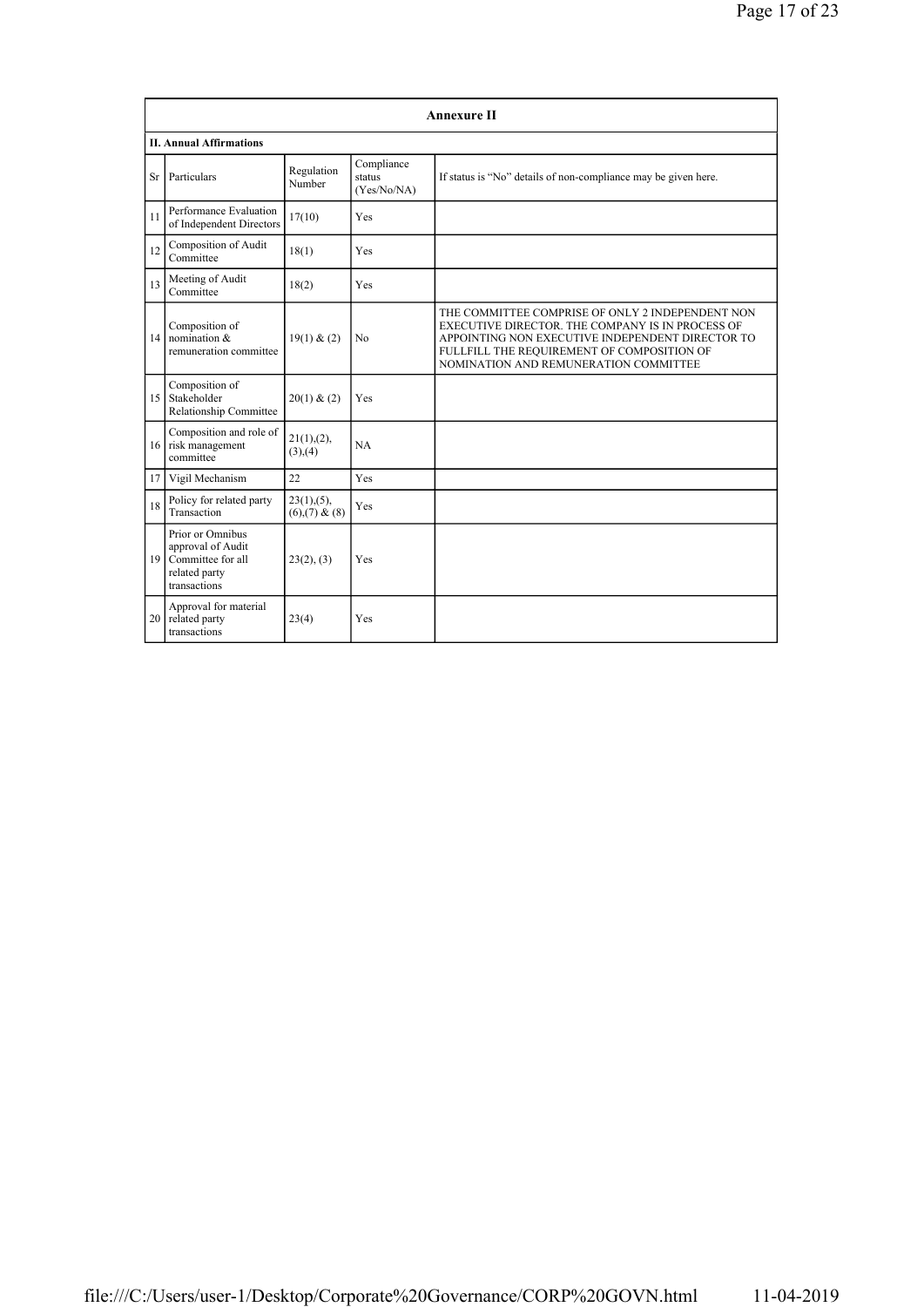|    | <b>Annexure II</b>                                                                                                      |                               |                                  |                                                                    |  |
|----|-------------------------------------------------------------------------------------------------------------------------|-------------------------------|----------------------------------|--------------------------------------------------------------------|--|
|    | <b>II. Annual Affirmations</b>                                                                                          |                               |                                  |                                                                    |  |
| Sr | Particulars                                                                                                             | Regulation<br>Number          | Compliance status<br>(Yes/No/NA) | If status is "No" details of non-<br>compliance may be given here. |  |
| 21 | Composition of Board of Directors of unlisted material<br>Subsidiary                                                    | 24(1)                         | <b>NA</b>                        |                                                                    |  |
| 22 | Other Corporate Governance requirements with respect to<br>subsidiary of listed entity                                  | 24(2), (3), (4),<br>(5) & (6) | <b>NA</b>                        |                                                                    |  |
| 23 | Maximum Directorship & Tenure                                                                                           | 25(1) & (2)                   | Yes                              |                                                                    |  |
| 24 | Meeting of independent directors                                                                                        | 25(3) & (4)                   | Yes                              |                                                                    |  |
| 25 | Familiarization of independent directors                                                                                | 25(7)                         | Yes                              |                                                                    |  |
| 26 | Memberships in Committees                                                                                               | 26(1)                         | Yes                              |                                                                    |  |
| 27 | Affirmation with compliance to code of conduct from<br>members of Board of Directors and Senior management<br>personnel | 26(3)                         | Yes                              |                                                                    |  |
| 28 | Disclosure of Shareholding by Non-Executive Directors                                                                   | 26(4)                         | Yes                              |                                                                    |  |
| 29 | Policy with respect to Obligations of directors and senior<br>management                                                | $26(2)$ & $26(5)$             | Yes                              |                                                                    |  |
|    | Any other information to be provided - Add Notes                                                                        |                               |                                  |                                                                    |  |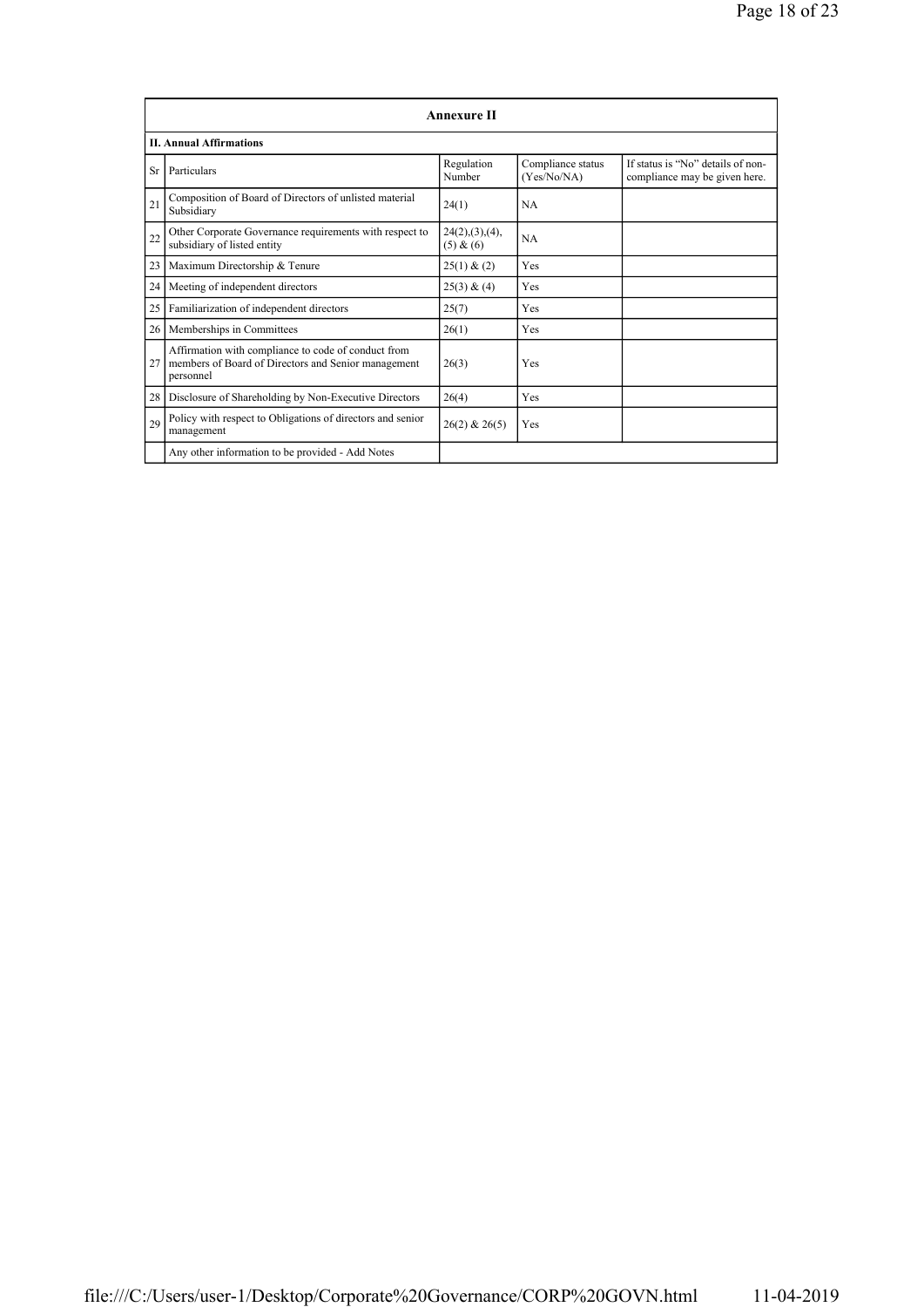| Annexure II       |                                          |  |
|-------------------|------------------------------------------|--|
| Name of signatory | POOJA SINGH                              |  |
| Designation       | Company Secretary and Compliance Officer |  |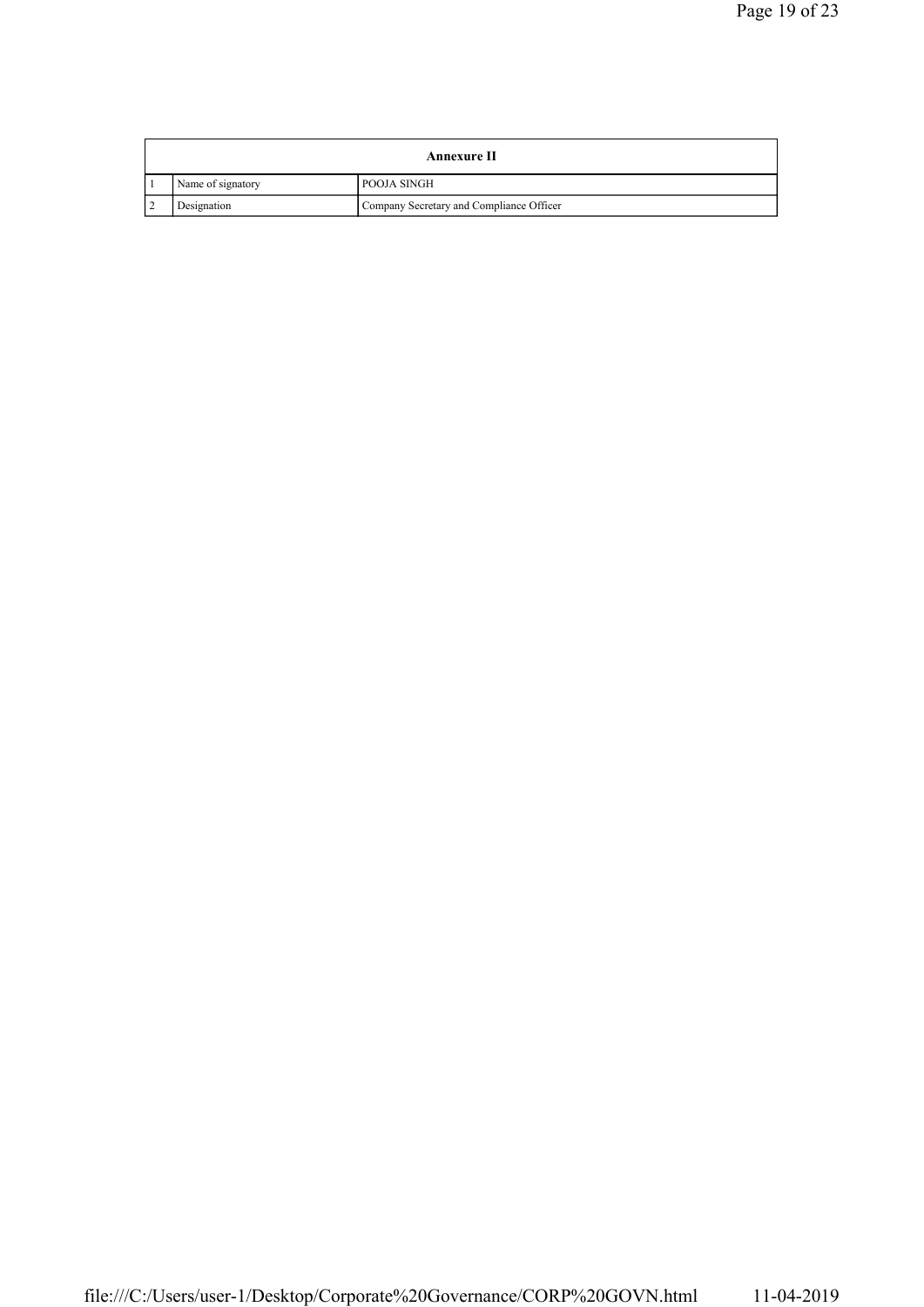|    | Annexure II                                                                                                                                                           |                                         |  |  |
|----|-----------------------------------------------------------------------------------------------------------------------------------------------------------------------|-----------------------------------------|--|--|
|    | <b>III.</b> Affirmations                                                                                                                                              |                                         |  |  |
| Sr | <b>Particulars</b>                                                                                                                                                    | <b>Compliance status</b><br>(Yes/No/NA) |  |  |
|    | The Listed Entity has approved Material Subsidiary Policy and the Corporate Governance requirements<br>with respect to subsidiary of Listed Entity have been complied | NA                                      |  |  |
|    | Any other information to be provided                                                                                                                                  |                                         |  |  |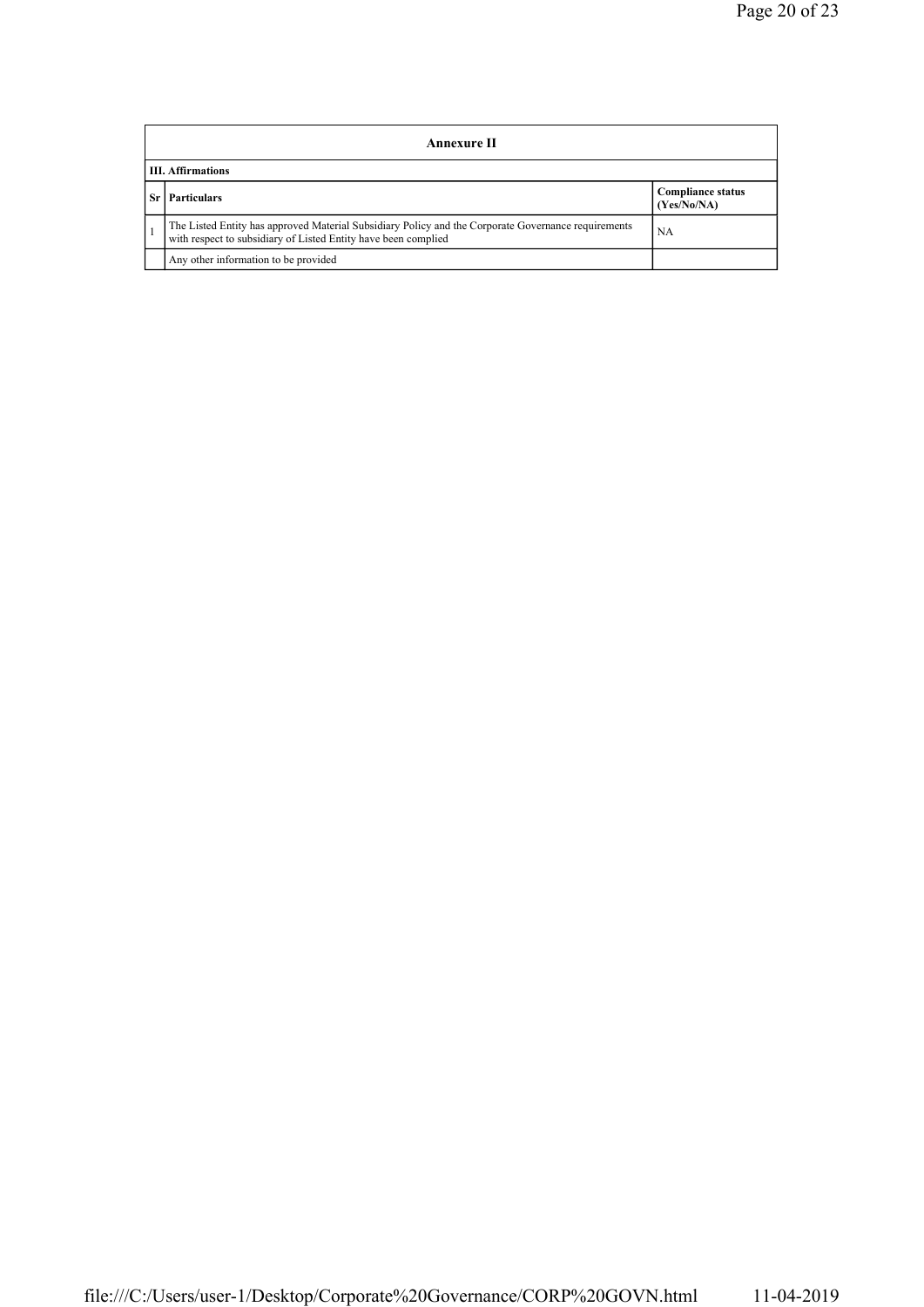| <b>Annexure II</b> |                                          |  |
|--------------------|------------------------------------------|--|
| Name of signatory  | POOJA SINGH                              |  |
| Designation        | Company Secretary and Compliance Officer |  |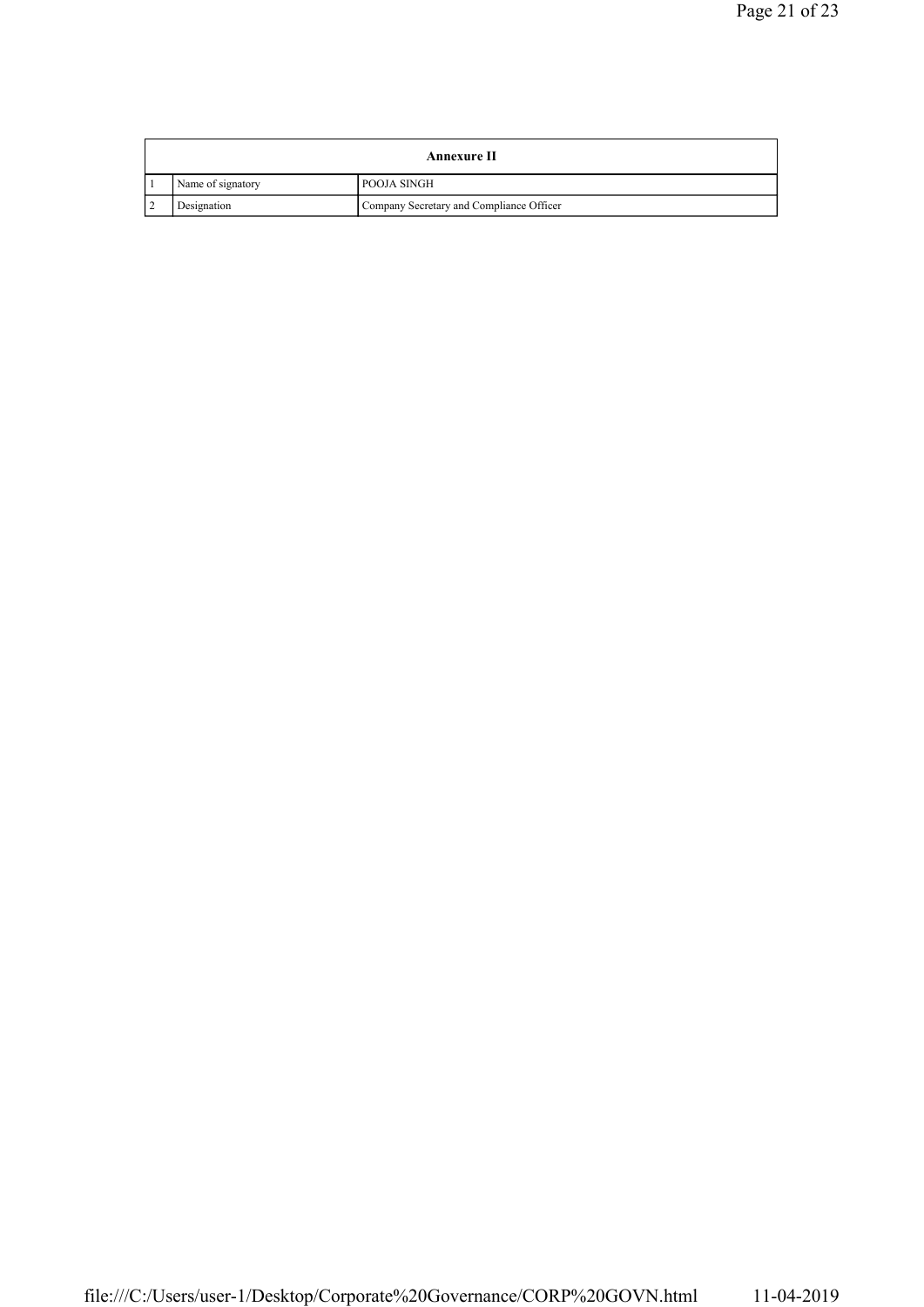| <b>Signatory Details</b> |                                          |  |
|--------------------------|------------------------------------------|--|
| Name of signatory        | POOJA SINGH                              |  |
| Designation of person    | Company Secretary and Compliance Officer |  |
| Place                    | <b>KOLKATA</b>                           |  |
| Date                     | 11-04-2019                               |  |